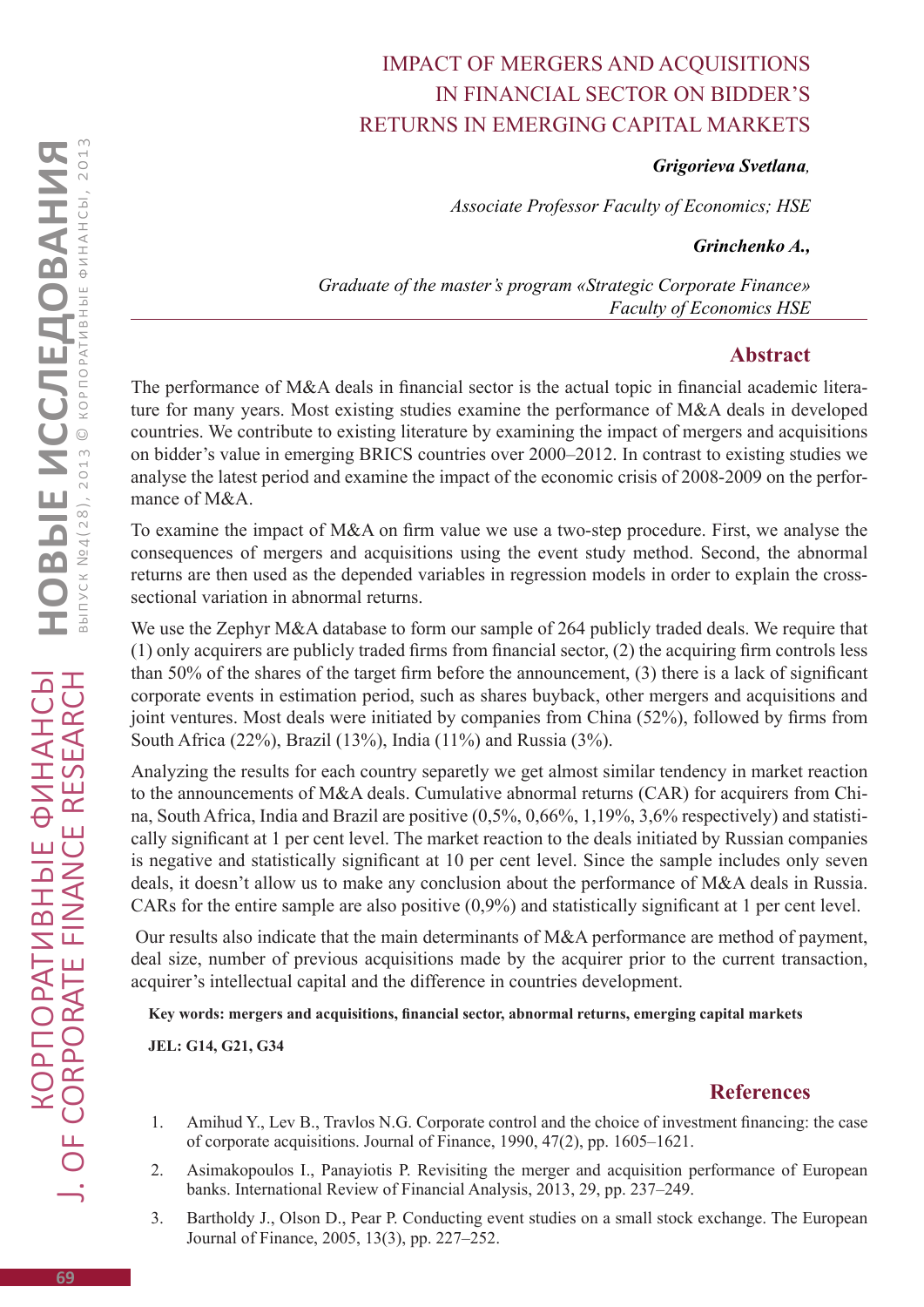- 4. Becher D.A. The valuation effects of bank mergers. Journal of Corporate Finance, 1999, 6, pp. 189–214.
- 5. Beitel P., Schiereck D., Wahrenburg M. Explaining M&A-success in European banks. European Financial Management, 2004, 10(1), pp. 109–140.
- 6. Beltratti A., Paladino G. Is M&A differentduring a crisis? Evidence from the European banking sector. Journal of Banking & Finance, 2013, 37, pp. 5394–5405.
- 7. Brewer E.I., Jackson W.E.I., Jagtiani J.A., Nguyen T. The price of bank mergers in the 1990s. Federal Reserve Bank of Chicago, Economic Perspectives, 2000, 1st quarter, pp. 2–23.
- 8. Campbell R., Ghosh C., Sirmans C.F. The information content of method of payment in mergers: evidence from real estate investment trusts (REITs). Real Estate Economics, 2001, 29(3), pp. 361–87.
- 9. Chirkova E.V., Chuvstvitina E.V. Reaktsiia rynka na ob»iavlenie o priobretenii kompanii otkrytogo i zakrytogo tipov [Market reaction to accouncements regarding acquisitions of public and private companies]. Korporativnye finansy [Corporate finance], 2011, № 3(19), pp. 30–43. Availiable at: http://cfjournal.hse.ru/data/2011/11/07/1272278422/ CFJ19\_30\_43\_Чиркова\_Чувствина\_.pdf .
- 10. Cornett M.M., Hovakimian G., Palia D., Tehranian H. The impact of the manager-shareholder conflict on acquiring bank returns. Boston College, Working paper, 2000.
- 11. Cybo-Ottone A., Murgia M. Mergers and shareholder wealth in European banking. Journal of Banking and Finance, 2000, 24, pp. 831–859.
- 12. DeLong G.L. Stockholder gains from focusing versus diversifying bank mergers. Journal of Financial Economics, 2001, 59, pp. 221–252.
- 13. Dolley J.C. Characteristics and procedure of common stock split-ups. Harvard Business Review, 1933, 11, pp. 316–326.
- 14. Fama E.F. The Adjustment of stock prices to new information. International Economic Review, 1969, 10(1), pp. 1–21.
- 15. Fritsch M., Gleisner F., Holzhäuser M. Bank M&A in Central and Eastern Europe. Goethe University Frankfurt, Working paper, 2007.
- 16. Goddard J., Molyneux P., Zhou T. Bank mergers and acquisitions in emerging markets: evidence from Asia and Latin America. The European Journal of Finance, 2012, 18(5), pp. 419–438.
- 17. Grigor'eva S.A. Effektivnost' strategii diversifikatsii kompanii na razvivaiushchikhsia rynkakh kapitala. Korporativnye finansovye resheniia. Empiricheskii analiz rossiiskikh kompanii [Efficiency of corporate diversification strategy in emerging capital markets. Corporate financial decisions. Empirical analysis of Russian companies]. Under the scientific editorship of I.V. Ivashkovskaia. Moscow, Infra-M, 2011, pp. 80–112.
- 18. Grigor'eva S.A., Troitskii P.V. Vliianie sliianii i pogloshchenii na operatsionnuiu effektivnost' kompanii na razvivaiushchikhsia rynkakh kapitala [Influence of mergers and acquisitions on operational efficiency of companies in emerging capital markets]. Korporativnye finansy [Corporate finance], 2012, № 3(23), pp. 31–43. Available at: http://cfjournal.hse.ru/data/2012/12/19/1303679984/ cfj23\_31\_43\_Grigorieva\_Troitsky\_.pdf.
- 19. Houston J., Ryngaert M. The overall gains from large bank mergers. Journal of Banking and Finance, 1994, 18, pp. 1155–1176.
- 20. Kaplan S., Weisbach. M. The success of acquisitions: Evidence from divestitures. Journal of Finance, 1992, 47, pp. 107–138.
- 21. Khanna T., Palepu K. Why focused strategies may be wrong for emerging markets. Harvard Business Review, 1997, pp. 41–51.
- 22. Kirchhoff M. Market valuation of real estate finance mergers: a note. Journal of Property Investment & Finance, 2006, 24 (1), pp. 79–86.
- 23. Kiymaz H., College R. Cross-border mergers and acquisitions and country risk ratings: Evidence from U.S. financials. The International Journal of Business and Finance Research, 2013, 7(1), pp. 17–29.
- 24. Lensink R., Maslennikova I. Value performance of European bank acquisitions. Applied Financial Economics, 2008, 18, pp. 185–198.
- 25. Liao A, Williams J. Do win-win outcomes exist? A study of cross-border M&A transactions in